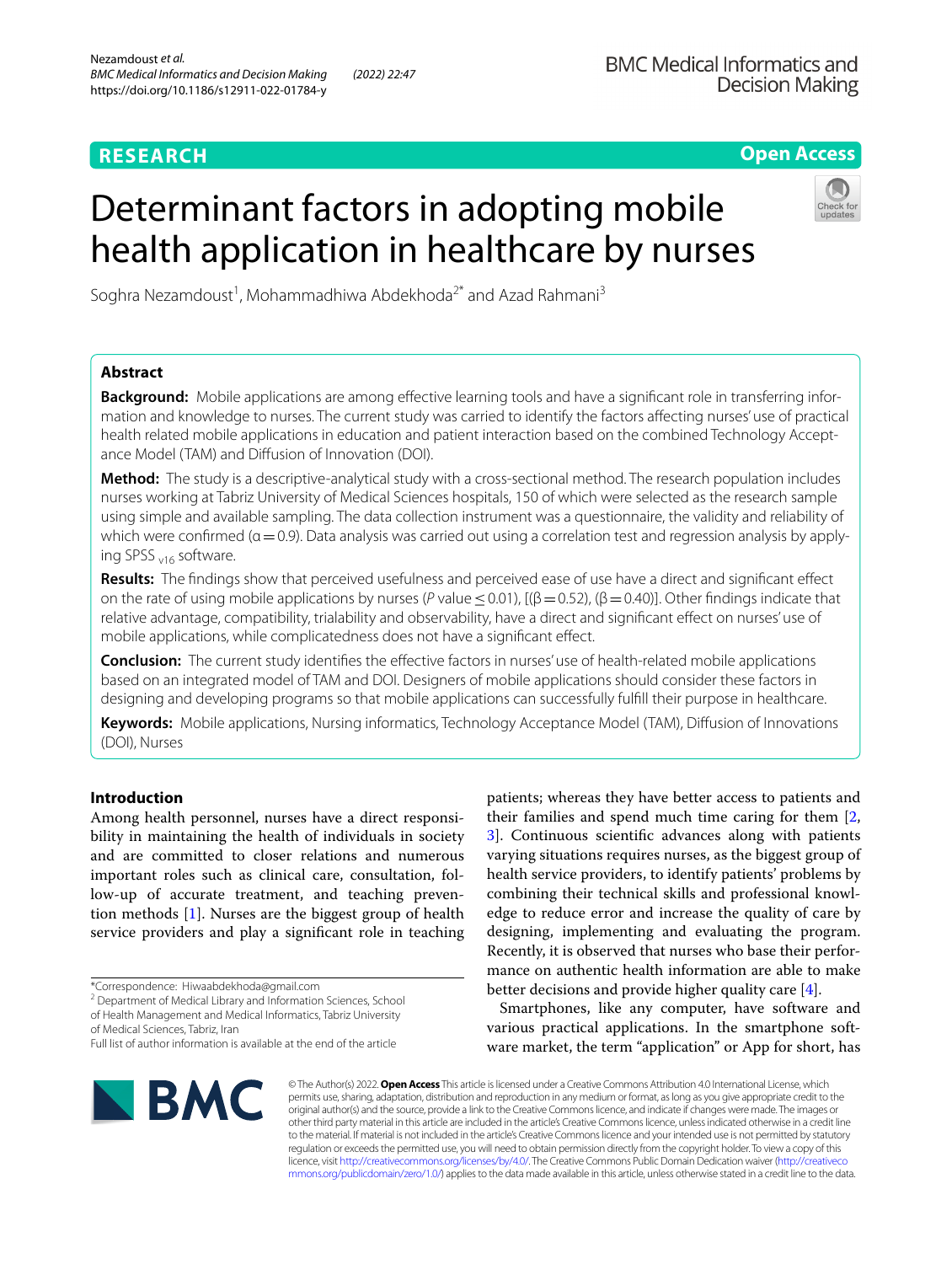become more well-known than software, and this term has the meaning of practical software, which is known as smartphone applications or smartphone software. One of the methods used today to obtain health information are practical mobile applications, which are being used by people more than ever before due to their easy access, in order to easily and quickly obtain health information compared to other sources. For this means, numerous companies are making efforts to provide practical mobile applications with various usages for diferent groups of people.

Until now, various research studies have been carried out with regard to nurses' use of mobile applications. For example, O'Connor et al. [\[5\]](#page-8-4) studied the student' perspective concerning adopting smartphones and mobile applications in clinical nursing education. Hsu et al. [\[6](#page-8-5)] conducted a qualitative study to review the nursing student's experiences of using a smart phone application for physical assessment course. Mazaheri et al. [[7\]](#page-8-6) examined the efect of clinical training using mobile phone of medication errors of nursing trainees. Append the details of each articles have been presented in Additional file [1](#page-8-7): supplementary fle.

Nurses use mobile health applications for various reasons, as these applications have a considerable potential in enhancing their professional activities. Several studies have reported that nurses use these applications to access evidence-based scientifc knowledge, support evidence-based decision-making, enhance performance skills of nursing students, and for problem-based methods of teaching (Johansson et al. 2013; Jindal et al. 2018, Choi et al. 2018; Thoma-Lurken et al. 2019; Ferguson et al. 2019). In addition, it is observed from the literature that these applications are used by nurses to support their daily workflow, data entry, birth data tracking and analysis, documentation practices, for the hospital Electronic Health Record (EHR), in order to facilitate documentation at the bedside, for integrated management of chronic conditions, for longitudinal health data, to manage data for the care of mothers, patient information management, personalization, to provide an easy input interface and various outputs for nursing records, and support documentation at the bedside by means of a user-centered approach  $[8-13]$  $[8-13]$  $[8-13]$ . Another considerable aspect for the use of mobile health applications by nurses is health promotion. Nurses make use of these programs to track patients' health indicators such as physical activity, diet and sleep and as a guided approach for promoting health and healing in primary health care settings [\[10](#page-8-10), [14,](#page-9-0) [15](#page-9-1)]. Therefore, the adoption of mobile health applications is undoubtedly necessary for nurses, as the victory or defeat of medical services is dependent on it. Nurses are among the medical staff most directly responsible for maintaining the health of individuals and are in close contact with their patients. As a result, they have various important roles that require providing clinical care, consultation, follow-up of accurate treatment and teaching disease prevention methods [\[1](#page-8-0)]. While nurses comprise the largest group of health care providers and play a signifcant role in the continuity of healthcare, they have a major role in improving and maintaining health at various levels of the healthcare system [\[1](#page-8-0)]. Meanwhile, having such a key role in the healthcare system, they have a valuable role in educating patients since they have better access to patients and their families and devote a great amount of time caring for them [[2,](#page-8-1) [3](#page-8-2)].

Nevertheless, as previously mentioned, not all applications have been successful and still render worries, such as compatibility with the nurses' job and concerns regarding privacy and safety [\[16](#page-9-2)]. From another perspective, a crucial step to comprehensive adoption of mobile applications is to identify determinant factors in adopting mobile health applications by nurses and pinpoint the numerous advantages that it brings forth.

Electronic learning is a type of learning provided by means of various electronic tools such as smartphones and has advantages such as access at any time and place, reduced educational costs, fexibility, with an efective and satisfactory learning process. In addition, it results in enhancing a sense of responsibility and being selfregulatory, having self-evaluation, critical thinking, and independent and in-depth thinking [[17,](#page-9-3) [18](#page-9-4)]. Also, among other advantages of e-learning using smartphones are an increase in learning quality and learners' gain, easy accessibility to a large amount of information, quick and timely access to information in a short time, reduction in some educational costs, enhanced quality, precision and accuracy of content in addition to the scientifc advancement of students and teachers [[19,](#page-9-5) [20](#page-9-6)].

## **Hypotheses**

Considering the factors that afect nurses' use of smartphone applications is a significant issue and sufficient research studies have not been conducted in this realm thus far. With regard to the efective factors in using and applying smartphone health applications by nurses' in this feld, this study was carried out with the aim of identifying effective factors in nurses' use of smartphone health applications integrated with two models of DOI and TAM. Davis presented the Technology Acceptance Model (TAM) in 1998  $[21]$  $[21]$ . The main factors of Davis's Technology Acceptance Model are: (1) perceived usefulness and (2) perceived ease of use. The rate of consumer's perception regarding a new product or service, diferent and better than alternative products and services, is known as the relative advantage or perceived usefulness.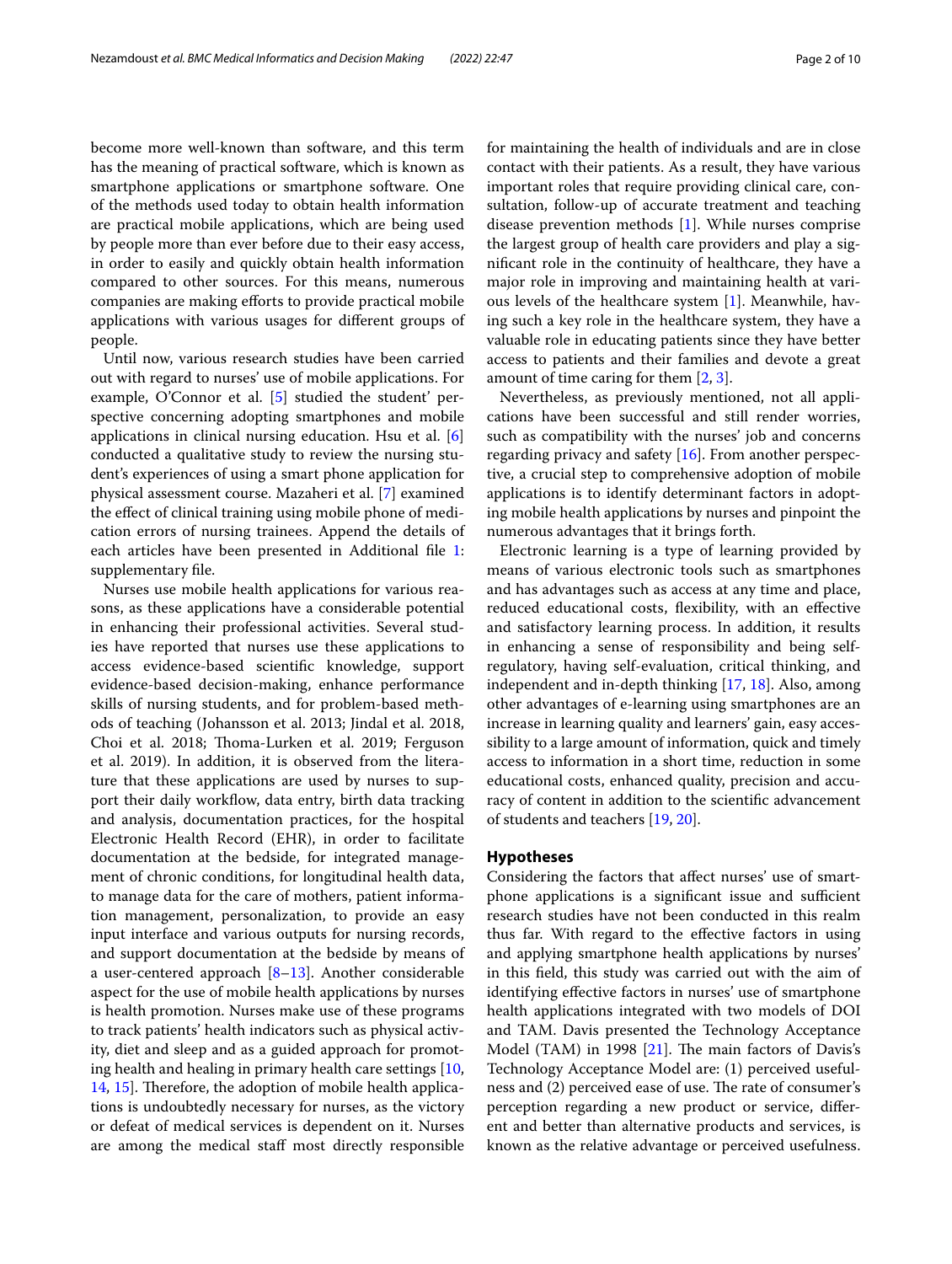Ease of use is referred to as the measurement of user expectation when working with a system without added efort [[22](#page-9-8)].

The Diffusion of Innovations (DOI) is a theory related to how and why a new idea is spread in organizations and cultural and social networks and was presented by Rogers [[23\]](#page-9-9). Rogers considers a number of characteristics for the essence of innovation. From his standpoint, these characteristics are effective in the innovation reliability coefficient on the part of the individual. (1) Relative advantage: the rate that an innovation seems more adequate and is visualized in the individuals mind compared to previous options. (2) Compatibility: the rate that an innovation is considered compatible with common values, previous experiences and potential needs of the consumer. (3) Complicatedness: the rate that an innovation is visualized in the individuals mind whereas its perception and use is not so complex. (4) Trialability: the rate that an innovation has the possibility of experimentation and trial and error. (5) Observability: the rate at which the results and outcome of an innovation are observable and tangible for others [[22\]](#page-9-8).

From a combination of the two theories, TAM and DOI, we obtain an integrated framework to better identify and predict user acceptance and enhance the adoption of technological innovation. Among the common features of both theories are organizational background, technologies and individual characteristics [\[24\]](#page-9-10). A collection of innovation features was verifed afterwards based on extreme similarities between TAM and DOI. In addition, an accurate analysis of TAM indicates that this model has considerable capacities for being integrated in the developed model such as DOI for better perception of individuals' behavior in the acceptance and adoption of the new technology [[22](#page-9-8)]. Studying Nursing's behavior in adopting mobile health application is multidimensional phenomenon and need a both strong theoretical and analytical model to examine. As claimed by literature TAM and DOI, both are fundamental and well-fxed models and theories, and have considerable capacity to elucidate the determinant factors in adopting and difusion of new technology. Altogether, studying nurses' usage of mobile health applications can efect of integration of DOI and TAM and presented a innovative and comprehensive model to elucidate end- user's behavior in adopting new technologies.

With regard to the explanation given, and the proposed conceptual model of this study, the following hypotheses are provided.

Perceived usefulness, defned as "the degree to which an individual believes that using a particular system will enhance his or her job performance," is related to job efectiveness, productivity, and the relatively signifcant role of systems in a user's job. Meanwhile, perceived ease of use is known as "the degree to which an individual believes that using a particular system is free of efort" [\[24](#page-9-10)]. It is obtained from the literature that perceived usefulness and perceived ease of use are essential in healthcare practitioners' intention for accepting and using information systems [\[25\]](#page-9-11). Hence, the following hypotheses were put forth:

*H1* Perceived usefulness has an effect on the nurses' use of smartphone applications.

*H2* Perceived ease of use has an effect on the nurses' use of smartphone applications.

The research findings revealed that perceived ease of use could infuence the new technology adoption through perceived usefulness and should be considered as a determining factor in new technology acceptance as stated in the following hypothesis:

*H3* Perceived ease of use has a direct effect on perceived usefulness.

Rogers defnes relative advantage as "the degree to which an innovation such as electronic medical record (EMR) is perceived as superior to the innovation it supersedes" [\[22](#page-9-8)]. A number of studies have implied that relative advantage should be considered in comprehensive adoption of new technology (Wu 2008; Zhang 2008; Abdekhoda 2016; Ping Yu 2009; Conrad 2009), thus yielding the fourth hypothesis H4:

*H4* Relative Advantage has a direct effect on perceived usefulness.

Compatibility is defned as "the degree to which an innovation is perceived as consistent with the individual's existing values, beliefs, past experiences, and needs" [[22](#page-9-8)]. From a review of the literature, it was found that compatibility is a determinant factor in adopting new technologies [\[22](#page-9-8), [26,](#page-9-12) [27](#page-9-13)], therefore, hypotheses H5 and H6 were presented as follows:

H5 Compatibility has a direct effect on perceived usefulness.

*H6* Compatibility has a direct effect on perceived ease of use.

According to Rogers, complicatedness is defned as "the degree to which an innovation is perceived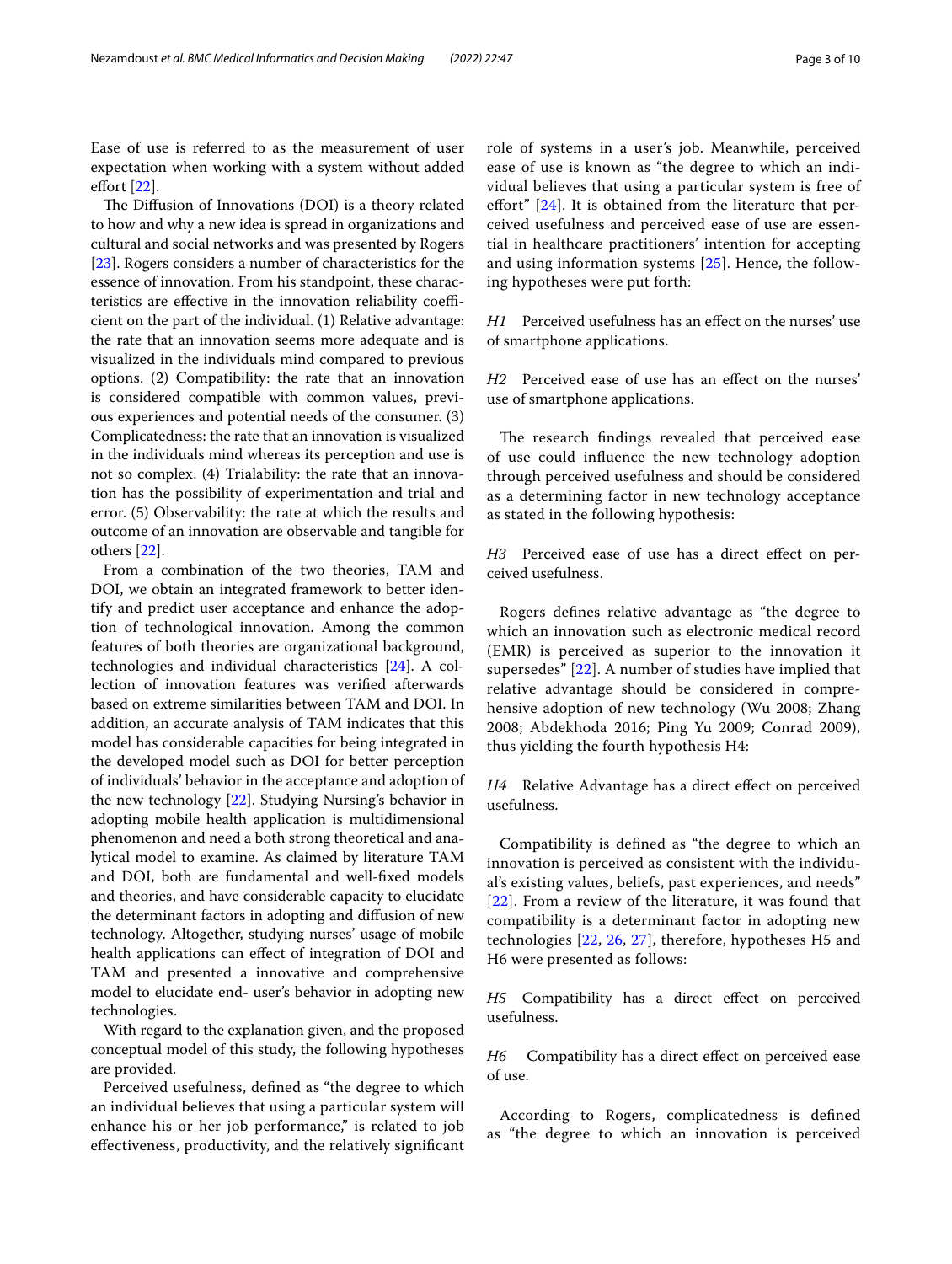as relatively difficult to understand and use". Clearly speaking, complicatedness should consider the dilemma posed by ease of use, as recognized in many of the behavioral intent models such as TAM [\[22](#page-9-8)]. Thus, H7 and H8 were put forth as:

H7 Complicatedness has a direct effect on perceived usefulness.

H8 Complicatedness has a direct effect on perceived ease of use.

A number of studies approve the positive and signifcant efect of observability on perceived ease of use [\[28](#page-9-14)]. Based on the literature, observability is "the degree to which the results of an innovation are visible to others. Innovation outcomes that are easily observed tend to be adopted more quickly than those with more subtle outcomes [\[29](#page-9-15)]. Hence, hypothesis H9 is presented as:

*H9* Observability has a direct effect on perceived ease of use.

Finally, Rogers defned trialability as "the degree to which an innovation will be available for trial usage before adoption" [\[22](#page-9-8)]. It has been concluded from some studies that trialability has a direct and considerable efect on perceived ease of use which is crucial and should be further considered  $[30-33]$  $[30-33]$ . Thus, Hypothesis 10 is presented as:

*H10* Trialibility has a direct efect on perceived ease of use.

A summary of the hypotheses and the proposed integrated model are given in Fig. [1.](#page-4-0)

# **Methods**

The current study is a descriptive-analytical study with a cross-sectional method. The aim of this study is to identify efective factors in nurses' use of smartphone health applications based on the integrated model of TAM and DOI. This study was carried out at educational hospitals affiliated to Tabriz University of Medical Sciences.

All nurses working at educational hospitals and treatment centers of Tabriz University of Medical Sciences were selected as the research population. Data analysis was conducted using Structural Equation Modeling (SEM) and the sample was selected based on the SEM technique. As put forth by Tanaka in 1987, the sample size is a controversial issue in structural equation modeling  $[16]$  $[16]$ . The sample size for each item of the questionnaire for existing topics was considered between 3 and 5. Finally, a number of 150 participants among the nurses working at Tabriz University of Medical Sciences were randomly selected as the research sample. The inclusion criteria are use of smartphone applications and tendency to cooperate with the study and fll out the questionnaire.

As the data collection tool, a researcher-made questionnaire was adapted based on studies Wilkins (2008), Nair (2011), Morton (2008), Conrad (2009), Abdekhoda  $(2016)$ , and Asadi  $(2020)$   $[22, 30, 34-37]$  $[22, 30, 34-37]$  $[22, 30, 34-37]$  $[22, 30, 34-37]$  $[22, 30, 34-37]$  $[22, 30, 34-37]$ . The questionnaire contains 9 sections, including demographic information, TAM model factors, perceived usefulness and perceived ease of use; and the DOI model, including 5 indices of relative advantage, compatibility, complicatedness, observability, and trialability. Survey questions used to measure the constructs of TAM –DOI are shown in Table [1](#page-5-0).

Content Validity Index (CVI) and Content Validity Ratio (CVR) were evaluated and approved for each item of the questionnaire by 10 professors of Tabriz University of Medical Sciences. To determine the reliability, the questionnaire was distributed among 30 nurses and Cronbach alpha was obtained at  $\alpha$  = 0.9. Discriminant and convergent validity for each construct presented in Additional fle [2](#page-8-11): Tables S1, S2.

The questionnaires were designed and developed based on the fve-point Likert scale including "totally agree", "agree", "neutral", "disagree", and "totally disagree". Also, all methods were performed in accordance with the relevant guidelines and regulations and confrmed by experts. Data analysis was carried out using SPSS software. In order to evaluate the correlation coefficient with regard to normal distribution of data, the Pearson correlation coefficient was used. The relationship between variables was analyzed using the regression analysis test, the results of which are provided in Fig. [2](#page-6-0).

# **Results**

150 nurses working at Tabriz University of Medical Sciences participated in this study, including 88.7 percent females and 10.7 percent males. 0.7 percent did not specify their gender. Regarding the level of education, the majority of 89.3% had a bachelor's degree. The average age of participants was 32 years and the average work experience was 10 years. The participant's demographic information is given in Table [2.](#page-7-0)

Table [3](#page-7-1) shows the relationship between variables of the proposed model. As it is observed, there is a direct and signifcant relationship between TAM variables including perceived ease of use and perceived usefulness. Also, perceived ease of use and perceived usefulness have a direct and signifcant relationship with rate of using mobile applications by nurses. Also, there is a direct and signifcant relationship between relative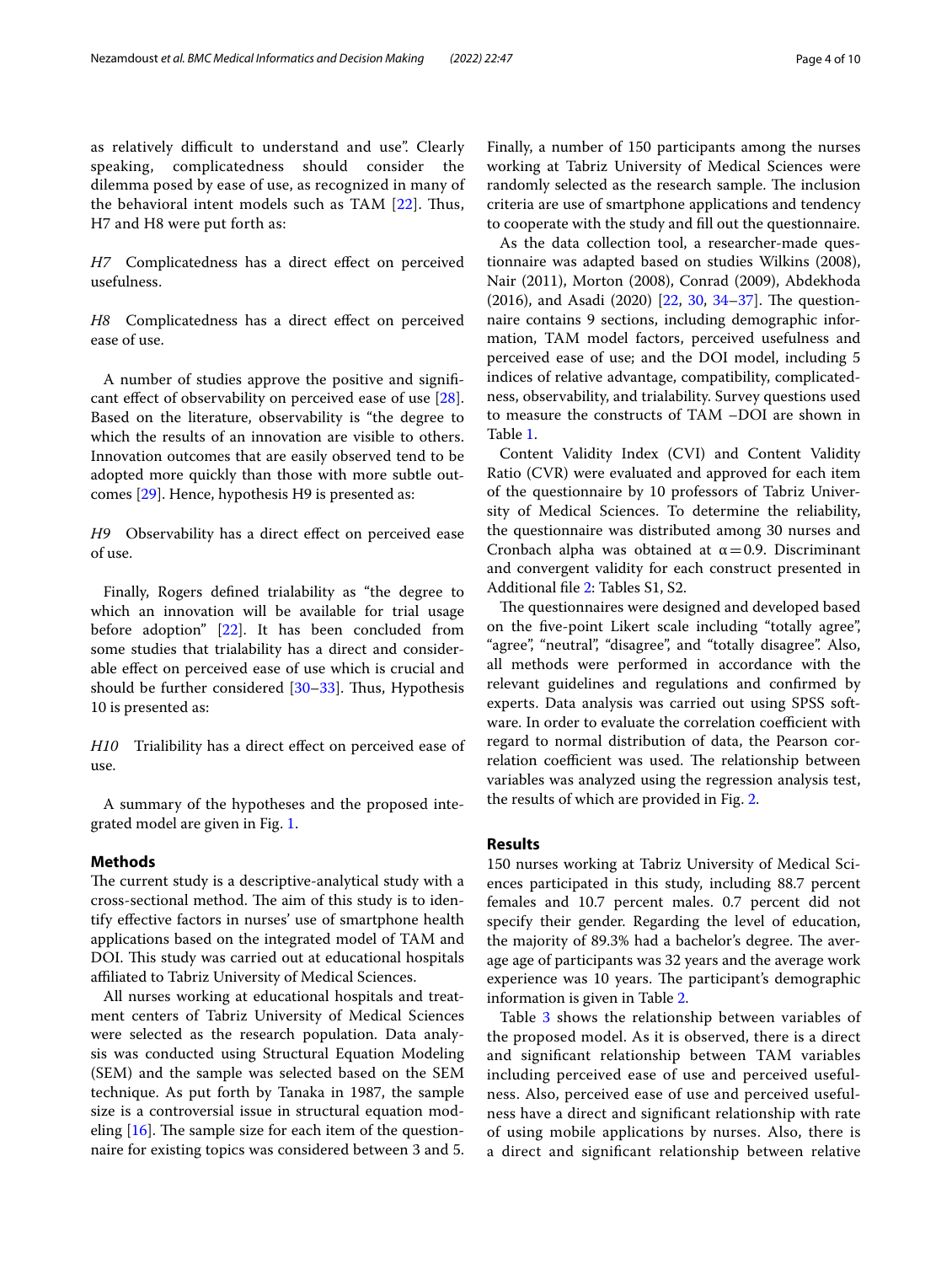

<span id="page-4-0"></span>advantage and perceived ease of use and also between compatibility and perceived ease of use and perceived usefulness. Nevertheless, complicatedness and perceived usefulness do not have a signifcant relationship. Other fndings indicate that there is a direct and signifcant relationship between observability and trialability with perceived ease of use. The results of correlation analysis are given in Table [3.](#page-7-1)

The results of Fig. [2](#page-6-0) indicate that perceived usefulness and perceived ease of use have a direct and signifcant efect on nurses' use of mobile applications. Also, perceived ease of use has a direct and signifcant efect on perceived usefulness. Other fndings of this fgure suggest that relative advantage and compatibility have a direct and signifcant efect on perceived usefulness, while complicatedness has no significant effect. This fgure also shows that compatibility, complicatedness, observability and trialability have a direct and signifcant relationship on perceived ease of use.

# **Discussion**

This study is an integration of two theories, TAM and DOI in order to identify the efective factors of using mobile health applications by nurses. When two theories of TAM and DOI are integrated, a unifed framework is created for better identifcation and prediction of user acceptance and acceptance of innovative technology on the basis of which a better perception can be obtained regarding means of acceptance and usage of mobile applications by nurses.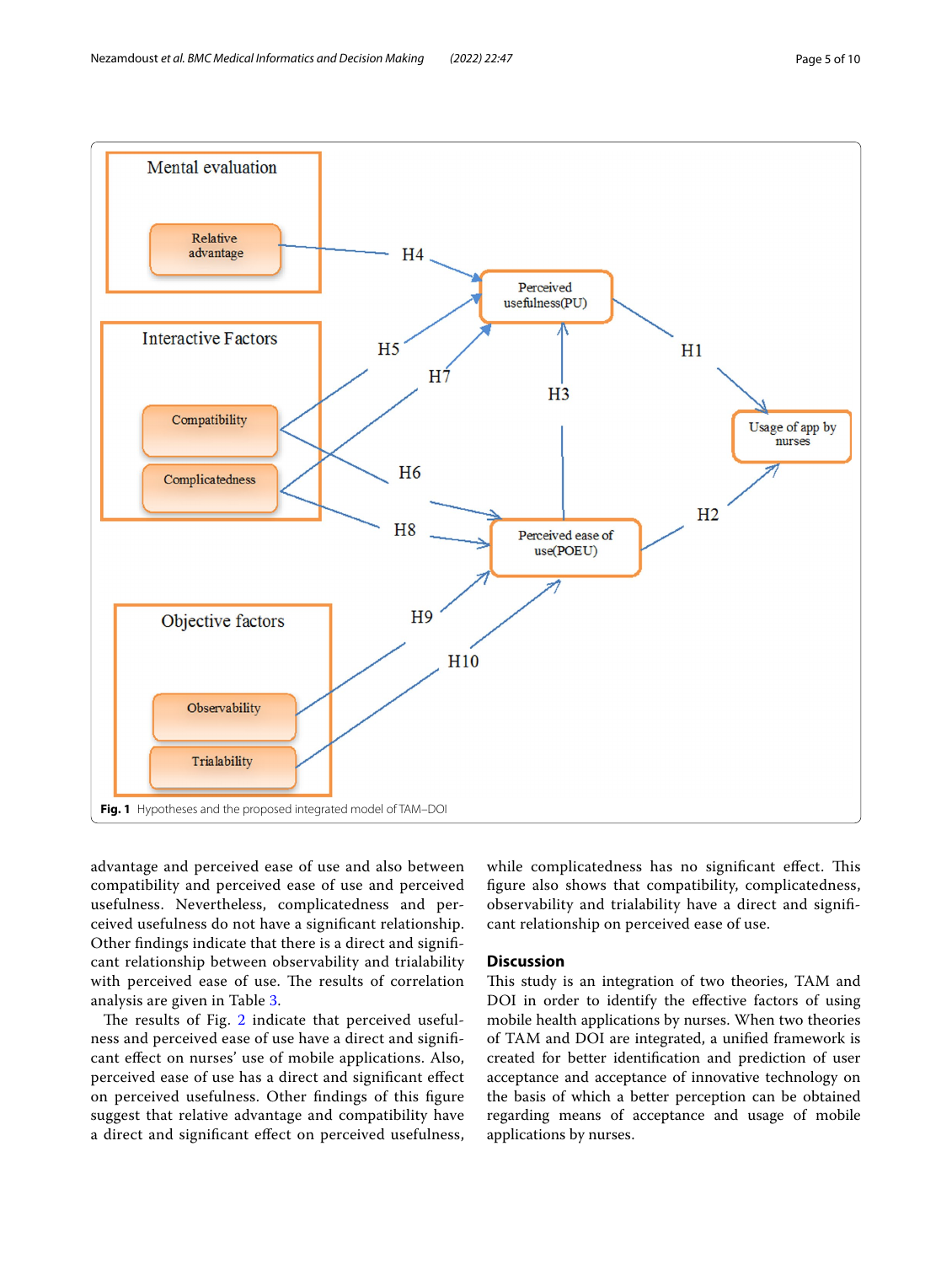| Construct             | Item number    | Item                                                                                                                          |
|-----------------------|----------------|-------------------------------------------------------------------------------------------------------------------------------|
| Perceived usefulness  | 1              | Mobile applications enable the nurse to obtain information about the disease                                                  |
|                       | $\overline{2}$ | Using mobile applications improves my clinical performance                                                                    |
|                       | 3              | Using mobile applications can increase my productivity and efficiency                                                         |
|                       | 4              | With mobile applications, I can do my tasks well and at an acceptable speed                                                   |
|                       | 5              | Using a mobile application improves my communication with the medical staff                                                   |
| Perceived ease of use | 6              | I can easily do what I want with mobile applications                                                                          |
|                       | 7              | I can easily use mobile applications                                                                                          |
|                       | 8              | Learning to use mobile applications is easy for me                                                                            |
|                       | 9              | The use of mobile applications requires little mental effort                                                                  |
|                       | 10             | Mobile applications enable me to do my job in a more comfortable way                                                          |
| Compatibility         | 11             | Mobile applications are compatible with my workflow                                                                           |
|                       | 12             | Mobile applications are proportionate to my needs                                                                             |
|                       | 13             | Using a mobile application is not boring for me                                                                               |
|                       | 14             | Mobile applications in the health domain work well with different mobile phones with different operating<br>systems           |
| Complicatedness       | 15             | Mobile applications do not require specific technical skills                                                                  |
|                       | 16             | Mobile applications do not require high mental effort                                                                         |
|                       | 17             | Nurses can easily learn to use mobile applications                                                                            |
| Observability         | 18             | I can immediately see the benefits of using mobile applications                                                               |
|                       | 19             | The fact that the use of mobile applications in hospitals is visible in most areas encourages nurses to use these<br>programs |
|                       | 20             | When nurses see other colleagues use the mobile application, the incentive to use these programs also<br>increases            |
|                       | 21             | It is necessary to determine the practical results and output of using mobile applications for nurses                         |
| Trialability          | 22             | I will try mobile applications to see what they can do for me                                                                 |
|                       | 23             | Before designing mobile applications, nurses' opinions should be considered                                                   |
|                       | 24             | The ability to test mobile applications for nurses is satisfactory                                                            |
|                       | 25             | Before deciding whether to accept a mobile application, I would like to use it as a trial                                     |
| Relative advantage    | 26             | It's a good idea to use mobile applications to access information                                                             |
|                       | 27             | The advantages of using the mobile applications are more than its disadvantages                                               |
|                       | 28             | I can explain why the mobile applications may be useful to me                                                                 |
|                       | 29             | Using mobile applications has a lot of advantages for me                                                                      |
| Usage                 | 30             | I will use mobile applications in the future                                                                                  |
|                       | 31             | I recommend others to use mobile applications                                                                                 |

<span id="page-5-0"></span>**Table 1** Survey questions used to measure the constructs of TAM–DOI

The research findings indicate that there is a direct and signifcant relationship between perceived usefulness and rate of using mobile applications, with a standard coefficient of (*P* value  $\leq$  0.01)  $\beta$  = 0.52. Therefore, H1 is confrmed meaning that perceived usefulness has a direct and signifcant efect on nurses' usage of mobile applications. These results are in line with similar findings obtained by Holdan (2010), Zhang (2008), Kowitlawakul (2008), Morton (2008) and Abdekhoda (2016) [[22,](#page-9-8) [26](#page-9-12), [37\]](#page-9-19).

Also, the results of this study indicate that perceived ease of use has a direct and signifcant efect on mobile application use by nurses  $[(β=0.40), (P value \le 0.01)].$ Thus, H2 is also confirmed. These results are supported by the fndings of Abdekhoda (2016), Zhang (2008) and Kowitlawalkul (2008) [[22](#page-9-8), [26](#page-9-12), [38\]](#page-9-20). It can be inferred from the fndings of the current and previous studies such as Kowitlawalkul (2008), Zhaohua (2011), Ortega Egea (2011), Pai (2010) and Zhang (2008) that perceived ease of use has a direct and signifcant efect on acceptance of novel technologies by users and this issue should be given more attention in the future [\[26](#page-9-12), [38](#page-9-20), [39\]](#page-9-21).

With regard to H3 and the relationship between perceived ease of use and perceived usefulness, the fndings suggest that perceived ease of use has a direct and significant effect on perceived usefulness  $[(\beta = 0.52), (P$ value  $\leq$  0.01)]. Therefore, H3 is also confirmed. Similar results are obtained in the study by Kowitlawalkul [\[38](#page-9-20)].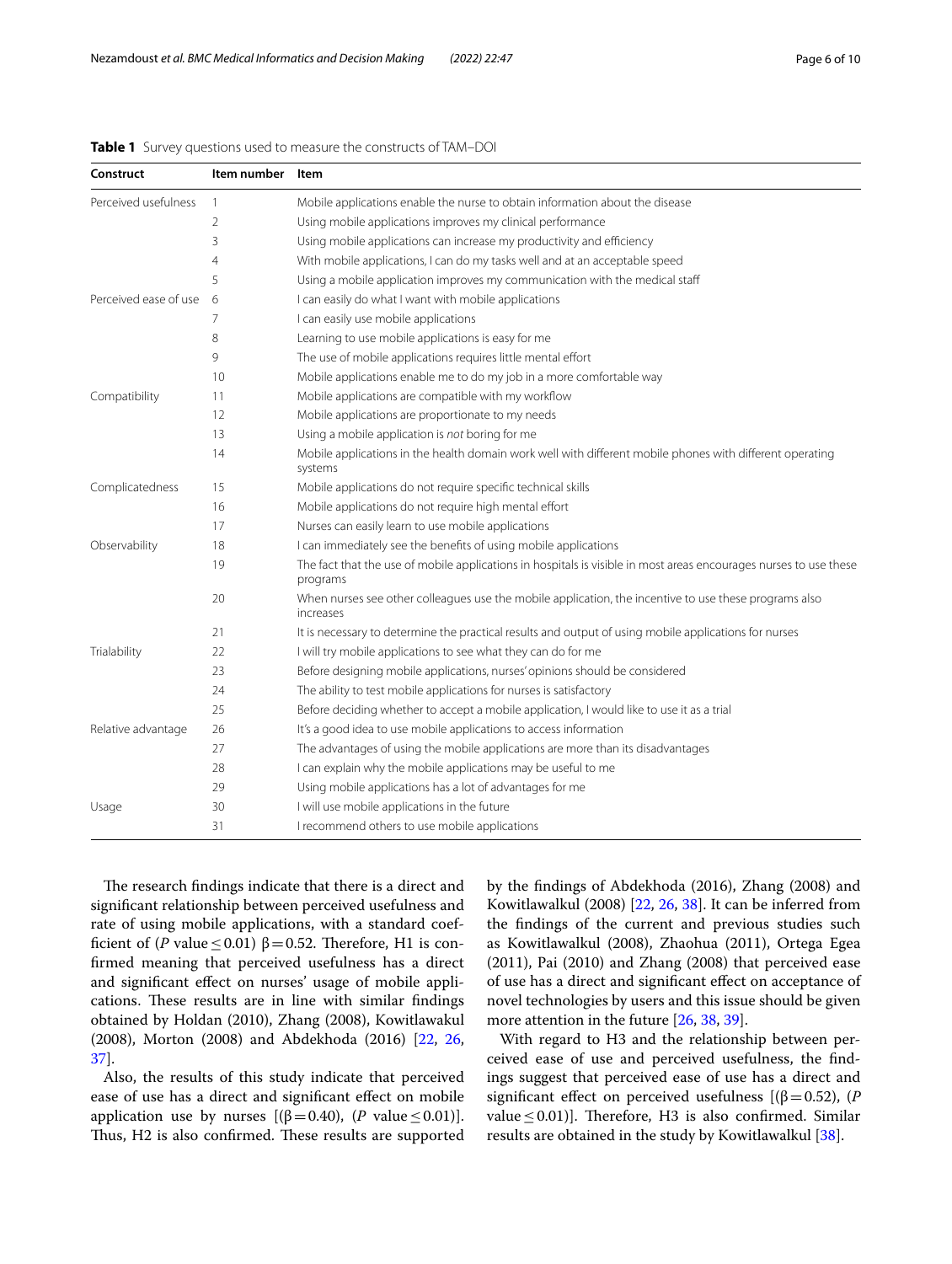

<span id="page-6-0"></span>The findings of this research indicate that relative advantage has a direct and signifcant efect on perceived usefulness  $[(\beta = 0.57), (P \text{ value} \le 0.01)],$  thus, confirming the fourth hypothesis H4. In addition, studies by Wu (2008), Zhang (2008), Abdekhoda (2016), Ping Yu (2009) and Conrad (2009) show that relative advantage has a signifcant and considerable efect on perceived usefulness  $[22, 26, 30, 40]$  $[22, 26, 30, 40]$  $[22, 26, 30, 40]$  $[22, 26, 30, 40]$  $[22, 26, 30, 40]$  $[22, 26, 30, 40]$  $[22, 26, 30, 40]$  $[22, 26, 30, 40]$ . Based on these findings and other similar studies, it can be concluded that relative advantage is an important factor that directly and considerably afects the use of mobile applications.

As it is observed from Fig. [2](#page-6-0), compatibility has a direct and considerable efect on perceived usefulness [( $\beta$ =0.52), (*P* value ≤0.01)]. Therefore, H5 is confirmed. In addition, the results indicate that compatibility has a direct and considerable effect on perceived ease of use [( $\beta$ =0.61), (*P* value ≤0.01)], which confirms the sixth hypothesis H6. This finding is in line with studies by

Zhang (2008), Chew (2004), Oh (2003) Tung (2008) and Abdekhoda (2016) [[22,](#page-9-8) [26](#page-9-12), [27](#page-9-13), [41\]](#page-9-23). Similar studies came to the conclusion that compatibility has a direct and considerable efect on perceived ease of use and perceived usefulness. Therefore, compatibility should be considered a signifcant factor during the use and acceptance of information systems such as compatibility with using mobile applications.

The results of this study indicate that complicatedness does not have a direct and signifcant efect on perceived usefulness [(β = − 0.15), (*P* value ≤ 0.01)]. As a result, H7 was not confrmed. However, other fndings of this research show that complicatedness has a direct and significant effect on perceived ease of use  $[(\beta = -0.42)]$ ,  $(P$  value  $\leq$  0.01)], which confirms the eighth hypothesis. The results of this study support the findings of Oh (2004), Lee (2003), Abdekhoda (2016) and Atkinson (2007) that came to the conclusion that complicatedness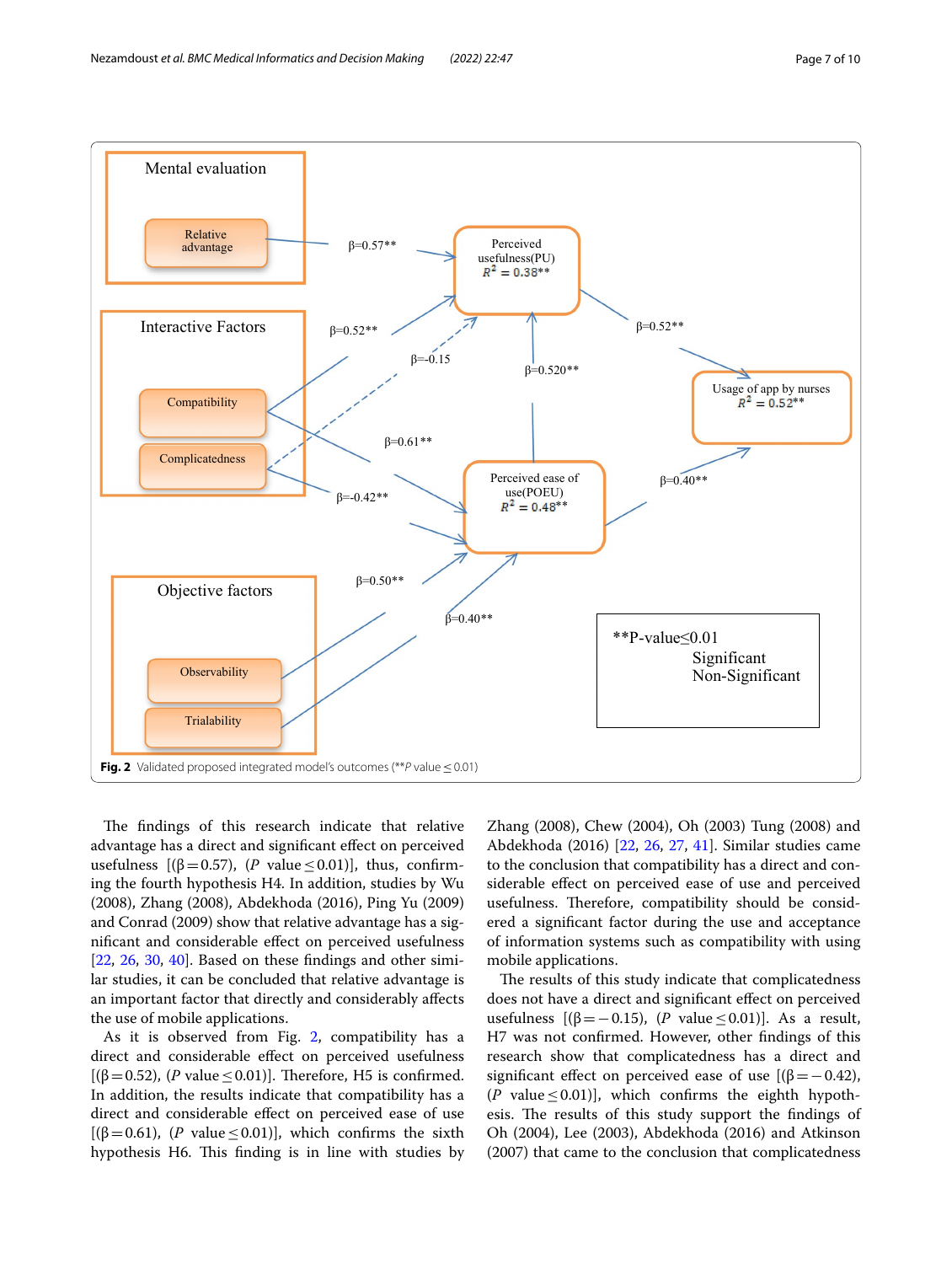| Page 8 of 10 |  |  |
|--------------|--|--|
|--------------|--|--|

| <b>Demographics</b> | Category      | Freq           | Per  | Mean |
|---------------------|---------------|----------------|------|------|
| Sex                 | Female        | 133            | 88.7 |      |
|                     | Mail          | 16             | 10.7 |      |
|                     | Missing       | 1              | 0.7  |      |
|                     | Total         | 150            | 100  |      |
| Age                 | 202           | 13             | 8.7  | 32   |
|                     | $21 - 30$     | 54             | 36.0 |      |
|                     | $31 - 40$     | 44             | 29.3 |      |
|                     | $41 - 50$     | 26             | 17.3 |      |
|                     | 50<           | $\overline{2}$ | 1.3  |      |
|                     | Missing       | 11             | 7.3  |      |
|                     | Total         | 150            | 100  |      |
| Work experience     | $1 - 5$       | 34             | 22.7 | 10   |
|                     | $6 - 10$      | 21             | 14.0 |      |
|                     | $11 - 15$     | 31             | 20.7 |      |
|                     | $16 - 20$     | 11             | 7.3  |      |
|                     | $21 - 25$     | 9              | 6.0  |      |
|                     | 26<           | $\overline{2}$ | 1.3  |      |
|                     | Missing       | 42             | 28.0 |      |
|                     | Total         | 150            | 100  |      |
| Post                | Nurse         | 30             | 20.0 |      |
|                     | Nurse section | 82             | 54.7 |      |
|                     | Head nurse    | 10             | 6.7  |      |
|                     | Supervisor    | $\overline{2}$ | 1.3  |      |
|                     | Matron        | $\mathbf 0$    | 0    |      |
|                     | Missing       | 26             | 17.3 |      |
|                     | Total         | 150            | 100  |      |

<span id="page-7-0"></span>**Table 2** Demographic information of the sample

has a negative and indirect efect on perceived usefulness and perceived ease of use [[22](#page-9-8), [29,](#page-9-15) [32](#page-9-24), [41\]](#page-9-23). However, the fndings of Wu (2008) indicate that complicatedness has a direct efect on the acceptance of E-CRM. When the use of a specifc information system is followed by some complexities, the users tendency to work with that information systems considerably decreases [[42\]](#page-9-25).

As indicated in Fig. [2](#page-6-0), the relationship between observability and perceived ease of use is signifcant, while observability has a direct and signifcant efect with [( $\beta$  = 0.50), (*P* value ≤ 0.01)], thus confirming H9. This is while Sanayie (2012) and Abdekhoda (2016) indicated in their studies that observability does not have a direct and signifcant efect on perceived ease of use [\[22,](#page-9-8) [32](#page-9-24)].

Finally, with regard to the relationship between trialability and perceived ease of use, the results of this study indicate that trialability has a direct and considerable effect on perceived ease of use  $[(\beta = 0.40), (P$ value  $\leq$  0.01)], thus confirming H10. Chew (2004), Kendal (2001), Faiers (2007), Conrad (2009) and Sanayie (2012) have come to the conclusion that trialability has a direct and considerable efect on perceived ease of use which is of utmost signifcance and should be further considered [[30–](#page-9-16)[33\]](#page-9-17).

The results of this study also show that this model describes and explains approximately 52 percent of the variance of mobile application use by nurses. In addition, the results indicate that 38% variance of perceived usefulness and 48% variance of perceived ease of use is depicted by five constructs of DOI and two key factors of TAM.

In this study, only nurses working at Tabriz University of Medical Sciences were evaluated, which may afect the generalization of the results, thus making it a limitation of the study. Secondly, this was a cross sectional study carried out in summer 2020, for which common method bias should be considered, although, Harman's single factor test show acceptable level of the total variance explained (31.936). Of course, dividing the questionnaire in two parts, independent and dependent variables; counterbalanced of the measures, and using diferent answering scale; was applied to minimize common method bias. In addition, data collection from the questionnaire was

<span id="page-7-1"></span>

|  |  | Table 3 Results of correlation analysis between variables of the proposed integrated model |  |  |  |  |  |  |  |
|--|--|--------------------------------------------------------------------------------------------|--|--|--|--|--|--|--|
|--|--|--------------------------------------------------------------------------------------------|--|--|--|--|--|--|--|

|                       | Perceived<br>usefulness | Perceived<br>ease of use | Compatibility | <b>Complicatedness</b> | Observability | <b>Trialability</b> | Relative<br>advantage | Usage |
|-----------------------|-------------------------|--------------------------|---------------|------------------------|---------------|---------------------|-----------------------|-------|
| Perceived usefulness  |                         |                          |               |                        |               |                     |                       |       |
| Perceived ease of use | $0.520**$               |                          |               |                        |               |                     |                       |       |
| Compatibility         | $0.528**$               | $0.616**$                |               |                        |               |                     |                       |       |
| Complicatedness       | 0.150                   | $0.421***$               | $0.380**$     |                        |               |                     |                       |       |
| Observability         | $0.553**$               | $0.500**$                | $0.457**$     | $0.274**$              |               |                     |                       |       |
| Trialability          | $0.426**$               | $0.405**$                | $0.244**$     | $0.207*$               | $0.617**$     |                     |                       |       |
| Relative advantage    | $0.570**$               | $0.523**$                | $0.504**$     | 0.054                  | $0.504**$     | $0.326**$           |                       |       |
| Usage                 | $0.524**$               | $0.407**$                | $0.406**$     | 0.087                  | $0.488**$     | $0.364**$           | $0.685**$             |       |

\*\**P* value is signifcant at the 0.01 level (2-tailed)

\**P* value is signifcant at the 0.05 level (2-tailed)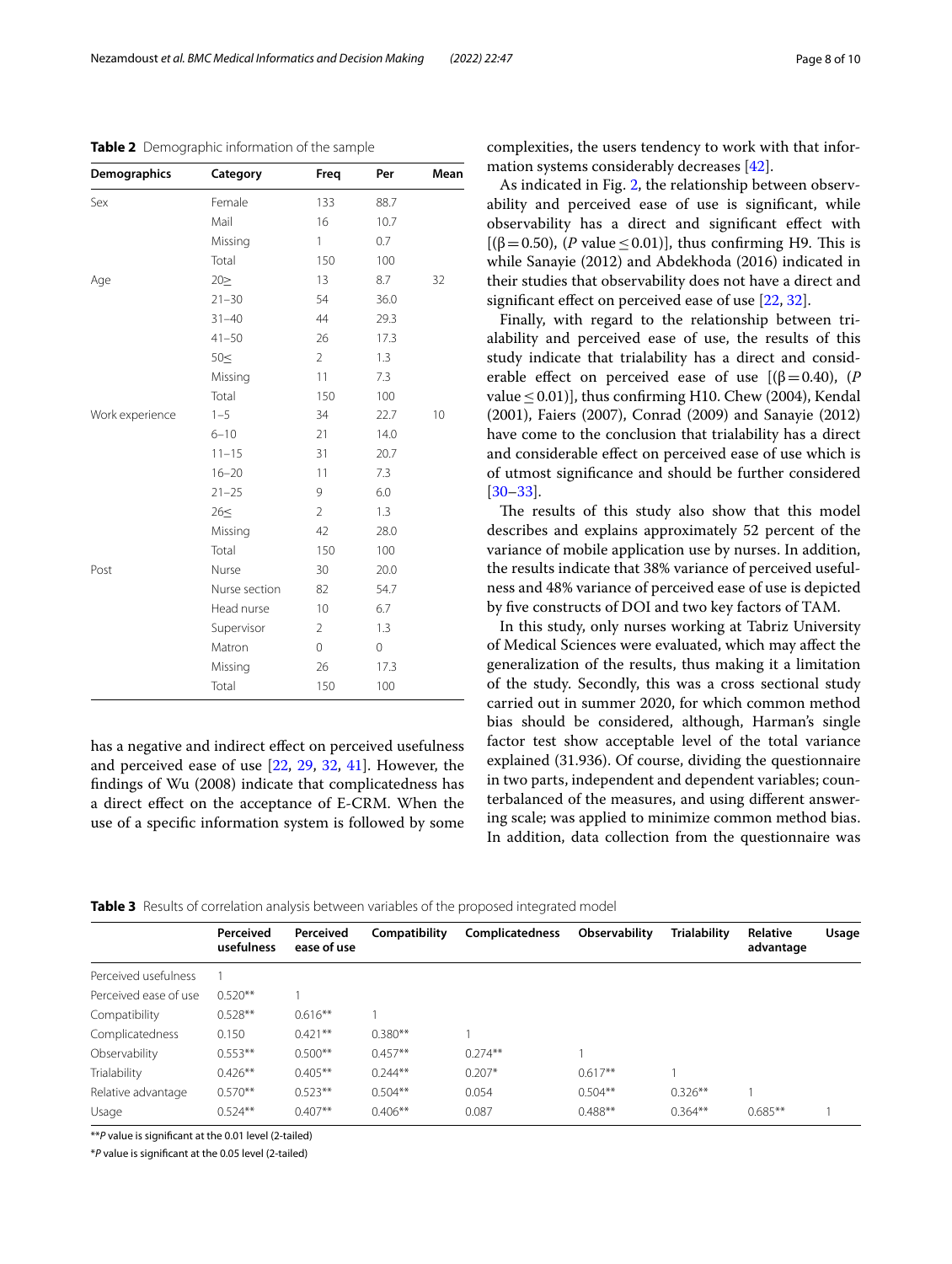done by means of the nurses' self-declarations, an issue which can be considered in future studies.

# **Conclusion**

As one of the key members in healthcare systems, nurses have a valuable role in teaching patients. This is because they have greater access to patients and their families and spend a great amount of time caring for them. One of the methods used today to obtain health information are mobile applications which individuals use due to easy access anytime and anyplace. Theoretically, the current study clearly identifed efective factors in nurses' use of mobile health applications based on the integrated model of TAM and DOI. Perceived usefulness, perceived ease of use, relative advantage, compatibility, trialability, and observability are factors efecting nurses' use of mobile health applications. Also, the fndings show that the integrated model of TAM and DOI is an appropriate conceptual model to elucidate nurses' intentional behavior in adoption of mobile health applications.

Practically, this study recommended that designers of mobile applications consider the above determinant criteria in the design and framework of their programs in order to obtain greater user satisfaction. Based on the fndings of this study, in using mobile applications by nurses, complicatedness in designing mobile applications negatively afected perceived usefulness and perceived ease of use. This is while trialibility and the compatibility with nurses and users will increase the use of mobile applications.

# **Supplementary Information**

The online version contains supplementary material available at [https://doi.](https://doi.org/10.1186/s12911-022-01784-y) [org/10.1186/s12911-022-01784-y.](https://doi.org/10.1186/s12911-022-01784-y)

<span id="page-8-11"></span><span id="page-8-7"></span>**Additional fle 1**. Convergence and Discriminant Validity Results. **Additional fle 2**. Additional information of pervios studies.

#### **Acknowledgements**

The authors would like to appreciate the efforts of participants who took part in this study.

#### **Authors' contributions**

SN, was the main investigator who performed experiments and wrote the whole manuscript. MA, contributed to the current study by acting as the corresponding author, supervisor and fnal reviewer of the manuscript. AR, as the counselor of the research, gave technical advice during the research process. All authors read and approved the fnal manuscript.

#### **Funding**

This study was funded by Tabriz University of Medical Sciences (Grant Number: 62124).

#### **Availability of data and materials**

The datasets used and/or analyzed during the current study are available from the corresponding author on reasonable request.

## **Declarations**

#### **Ethics approval and consent to participate**

Diferent ethical aspects of the present research were approved by the Ethics Council of Tabriz University of Medical Sciences. Also, the written informed consent was obtained from participants to contribute in the study (IR.TBZMED. REC.1397. 1058).

# **Consent for publication**

Not applicable.

#### **Competing interests**

The authors declare that there is no confict of interest.

#### **Author details**

<sup>1</sup> School of Health Management and Medical Informatics, Tabriz University of Medical Sciences, Tabriz, Iran. <sup>2</sup> Department of Medical Library and Information Sciences, School of Health Management and Medical Informatics, Tabriz University of Medical Sciences, Tabriz, Iran. <sup>3</sup> Department of Medical Surgical Nursing, Faculty of Nursing and Midwifery, Tabriz University of Medical Sciences, Tabriz, Iran.

## Received: 8 September 2021 Accepted: 15 February 2022 Published online: 22 February 2022

#### **References**

- <span id="page-8-0"></span>1. Hagbaghery MA, Salsali M, Ahmadi F. A qualitative study of Iranian nurses' understanding and experiences of professional power. Hum Resour Health. 2004;2(1):9.
- <span id="page-8-1"></span>2. Marcum J, Ridenour M, Shaff G, Hammons M, Taylor M. A study of professional nurses' perceptions of patient education. J Contin Educ Nurs. 2002;33(3):112–8.
- <span id="page-8-2"></span>3. Sullivan EJ, Decker PJ. Efective leadership and management in nursing. AJN Am J Nurs. 1998;98(6):16L.
- <span id="page-8-3"></span>4. Rahimi A, AhmadianMajin N. Investigating health literacy level and relation to demographic factors of nurses in teaching hospitals of at west cities of Iran: 2016. J Health Lit. 2017;2(1):54–61.
- <span id="page-8-4"></span>5. O'Connor S, Andrews T. Smartphones and mobile applications (apps) in clinical nursing education: a student perspective. Nurse Educ Today. 2018;69:172–8.
- <span id="page-8-5"></span>6. Hsu LL, Hsiang HC, Tseng YH, Huang SY, Hsieh SI. Nursing students' experiences of using a smart phone application for a physical assessment course: a qualitative study. Japan J Nurs Sci JJNS. 2018;16(2):115–24.
- <span id="page-8-6"></span>7. Mazaheri Y, Noohi E, Arab M. The effect of clinical training using mobile phone on medication errors of nursing trainees. Iran J Nurs Res. 2017;12(2):8–13.
- <span id="page-8-8"></span>8. Ferguson C, Hickman LD, Phillips J, Newton PJ, Inglis SC, Lam L, et al. An mHealth intervention to improve nurses' atrial fbrillation and anticoagulation knowledge and practice: the EVICOAG study. Eur J Cardiovasc Nurs J Work Group Cardiovasc Nurs Eur Soc Cardiol. 2019;18(1):7–15.
- 9. Choi M, Lee H, Park JH. Effects of using mobile device-based academic electronic medical records for clinical practicum by undergraduate nursing students: a quasi-experimental study. Nurse Educ Today. 2018;61:112–9.
- <span id="page-8-10"></span>10. Lehto RH, Heeter C, Allbritton M, Wiseman M. Hospice and palliative care provider experiences with meditation using mobile applications. Oncol Nurs Forum. 2018;45(3):380–8.
- 11. Rothstein JD, Jennings L, Moorthy A, Yang F, Gee L, Romano K, et al. Qualitative assessment of the feasibility, usability, and acceptability of a mobile client data app for community-based maternal, neonatal, and child care in rural Ghana. Int J Telemed Appl. 2016;2016:2515420.
- 12. Choi J, Chun J, Lee K, Lee S, Shin D, Hyun S, et al. MobileNurse: hand-held information system for point of nursing care. Comput Methods Programs Biomed. 2004;74(3):245–54.
- <span id="page-8-9"></span>13. Crowley RA, Dumas HM, Fragala-Pinkham MA, Dougherty DN, Hull EM, Hughes ML, et al. Child to nurse communication in paediatric post-acute hospital care: evaluation of the VerbalCare tablet application. Disabil Rehabil Assist Technol. 2017;12(5):462–8.